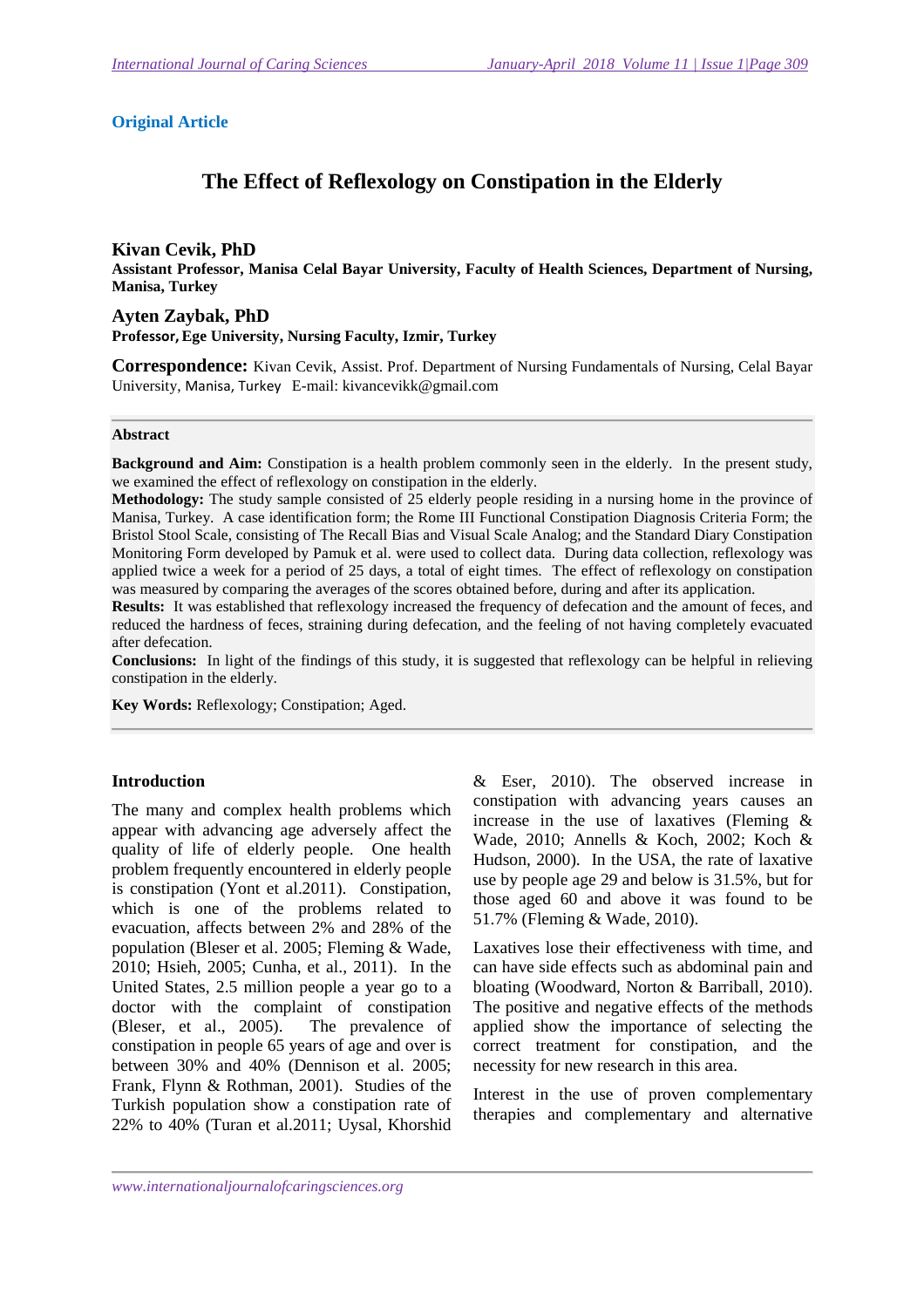medicine has increased greatly in the past 20 years (Woodward, Norton & Gordon, 2009). The many reasons why patients prefer complementary and alternative medicine include dissatisfaction with traditional treatments, concern about the toxicity of medications, and an unwillingness to undergo invasive techniques (Quinn, Hughes & Baxter 2008).

Reflexology is one of the widely-used techniques of complementary and alternative medicine (Ernst, Posadzki & Lee, 2011), and a study carried out in Britain reported that reflexology is the method most frequently used (35.2%) in complementary and alternative medicine (Sharp et al., 2010). Reflexology is a method of complementary and alternative treatment in which reflex points in the hands and feet corresponding to all the areas of the body, the organs, and the endocrine glands are subjected to pressure by the hands and fingers (Soutar 2010; Tabur & Basaran, 2009).

In a survey of possible approaches to treating the constipation frequently seen in elderly people, reflexology, one of the complementary and alternative treatments now used widely in the medical world, was reported as a new method (Woodward, Norton & Barriball, 2010).

This present study was conducted to examine the effect of reflexology on constipation in the elderly.

# **Methodology**

This experimental study was carried out between June 2012 and February 2013 with 25 elderly people with constipation who resided in a nursing home in the province of Manisa, Turkey.

Before commencing the research, written permission was obtained from Ethics Committee and the institutions where the research was performed. Permission was also obtained from Pamuk, Pamuk & Celik (2003) for the use of the constipation monitoring form which they developed, and finally from the elderly people who took part in the study.

To select the sample, the institution physician was first consulted, and the elderly people with constipation were identified. The research sample was then selected from among this group, and those with a definite diagnosis of constipation according to the ROMA III criteria, and who agreed to take part in the study, were selected as the research sample. Individuals were accepted into the study if they were age 65 and over, did not have dementia, were able to communicate and cooperate, had no lesion, infection, etc. to hinder reflexology, did not have acute diarrhea, did not have significant intestinal pathologies such as incontinence or fecal impaction, did not have inflammatory bowel disease, had not previously had intestinal surgery, and did not use laxatives during the study.

Collection of data was accomplished by face-toface interview, using a case identification form, the Rome III Functional Constipation diagnosis criteria, the Bristol Stool Scale, Visual Scale Analog Questionnaire (VSAQ), and a constipation monitoring form derived from the Standard Diary. The form consisted of questions to determine the subjects' identifying characteristics, their illnesses, the medications they used, their eating habits, and their evacuation activities (Arslan & Eser, 2011).

The Rome III Functional Constipation Diagnosis Criteria is a diagnosis criteria form developed to diagnose constipation, with questions on the patient's defecation characteristics. The presence of at least two of these criteria indicates the existence of constipation.

The Bristol Stool Scale provides information on the changing physical characteristics of the feces according to the time they remain in the colon. A total of seven fecal forms are given in the scale to determine fecal consistency. This helps individuals to determine the form of their own feces.

The Constipation Monitoring Form was developed by Pamuk et al. The scale is divided into two sections: a Recall Bias and Visual Scale Analog Questionnaire (RB-VSAQ), and a Standard Diary. The Visual Scale Analog Questionnaire has six questions on the severity of discomfort brought about by the symptoms of constipation in the elderly. Each question has a scale which the person can mark from zero to ten. A score of 0 indicates that there is no discomfort caused by constipation, and 10 that the discomfort is very serious. Individuals are asked to mark these questions from 0 to 10 according to the seriousness of the discomfort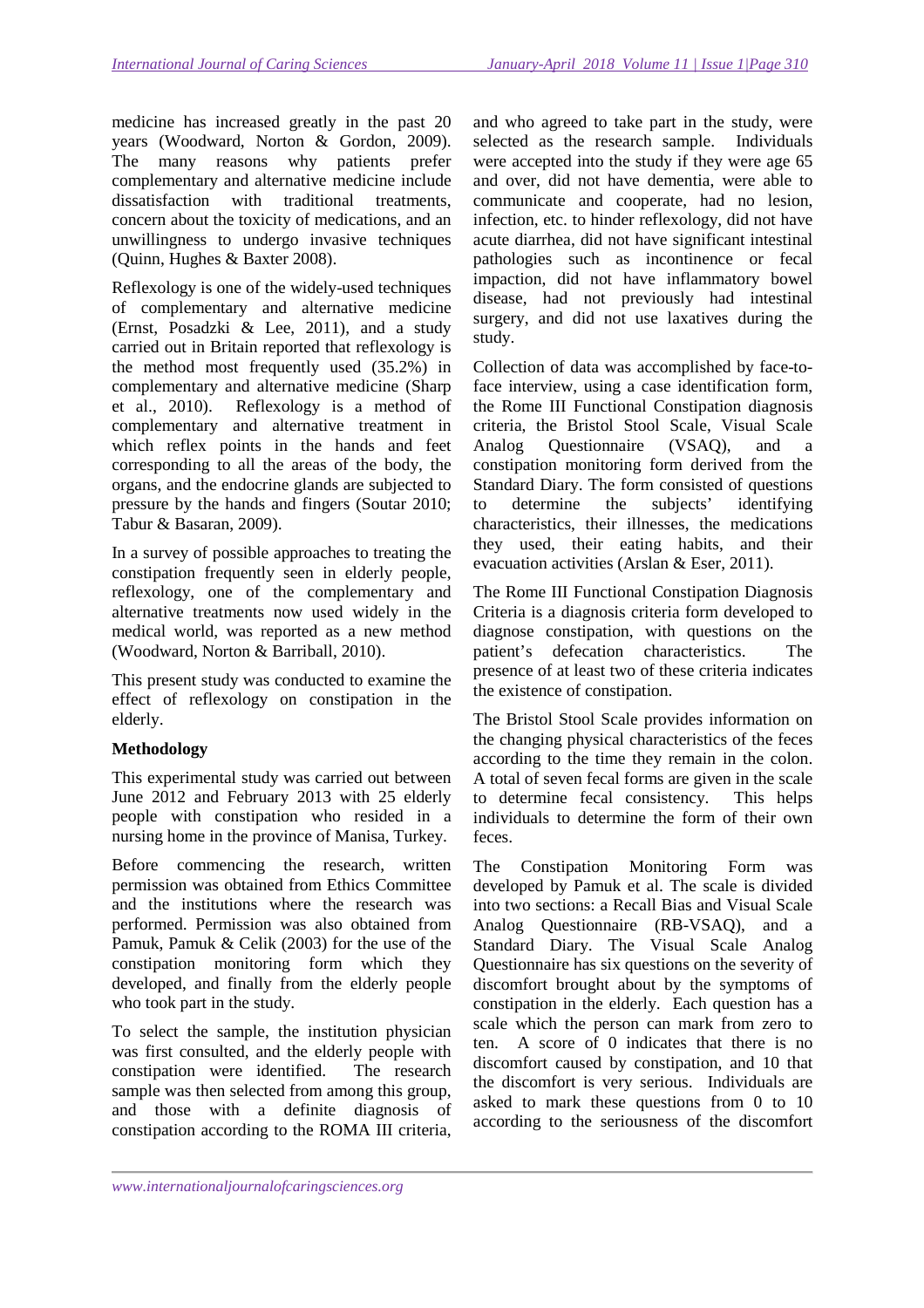that they are experiencing. In scoring the scale, each question is evaluated separately (Pamuk, Pamuk & Celik 2003).

In the Standard Diary there is a daily monitoring chart for the diagnosis of constipation that records the number of defecations, the amount of feces, the consistency of feces, straining while defecating, and the feeling of not having fully evacuated after defecation. The scale is scored from 1 to 5 according to the consistency of feces: small and hard like marbles (1); bulky and hard  $(2)$ ; normal  $(3)$ ; soft  $(4)$ , and watery  $(5)$ . Thus, the score increases with looser fecal consistency. Straining during defecation is scored from 1 to 4: defecation with no straining (1); straining at the beginning of defecation (2); straining halfway through defecation (3), and straining throughout defecation (4). The feeling of not having completely evacuated after defecation was scored from 0 to 1: there was no such feeling (0), and there was such a feeling (1). The quantity of feces was scored from 1 to 3: the quantity of feces was less than the previous evacuation (1); normal (2), and a large amount (3). The number of evacuations per day was recorded in the section on number of evacuations.

The size of the sample was determined by power analysis. The analyses were carried out on the mean differences between total scores on the Standard Diary before the application of reflexology (four days), during the application (25 days), and after the application (four days), and the results were found to be 88% to100% reliable at a level of  $\alpha = 0.05$ .

Analysis of the study data was performed using the Statistical Package for the Social Sciences (SPSS) 15.0. Numerical and percentage distributions and the Wilcoxon marked rank test were used in the evaluation of the data.

# **Application of Reflexology**

Symptoms of constipation were monitored in the participants by means of the Standard Diary for four days from the day when data collection began. After these four days, reflexology was applied for 25 days, twice a week for 15 minutes to each foot for a total of 30 minutes a session, using suitable techniques to the parts of the foot corresponding to the brain, hypothalamus, pituitary gland, stomach, pancreas, diaphragm

and the sympathetic nervous system (solar plexus) because they have a substantial effect on emotions and the digestive system, the small intestine, the large intestine, and the liver because it produces bile.

For the 25 days when reflexology was applied, the constipation symptoms of the participants were monitored daily using the Standard Diary. Then on the four days following the end of the reflexology massage sessions, participants' constipation symptoms were again monitored using the Standard Diary. Thus the Standard Diary was used for a total of 33 days: for four days before the application of reflexology, for 25 days during the application, and for four days afterwards.

The reflexology treatments were all administered by a researcher who had a certificate in performing reflexology.

# **Results**

Table 1 shows the identifying characteristics of the elderly people who took part in the study. It can be seen that 52.0% were female and 44.0% were aged 80 years or over. The largest proportions were as follows: 28.0% of the participants had a diagnosis of diabetes and hypertension, 49.0% were using a diuretic or an antihypertensive drug, 52.0% needed help to move around, 60.0% sometimes took exercise, 48.0% occasionally consumed food containing fiber, and 44.0% consumed 1600ml or more of liquid a day.

## **Table 1: Distribution of experimental subjects by age, sex, diseases, medication used, mobility, exercise, diet and fluid intake**

## **Table 2: Distribution of experimental subjects by severity of constipation symptoms according to the VSAQ**

The measure of severity of constipation symptoms of the elderly people in the study was collected by means of the VSAQ. This showed that 52% of the subjects had a constipation severity of 7-10, 76% had a straining severity of 7-10, 56% had a severity of 4-6 for incomplete evacuation, 48% had a severity of 4-6 for a feeling of pressure in the anus, 44% had a severity of 0-3 for pain in the anus, and 12% had a severity of 7-10 for flatulence (Table 2).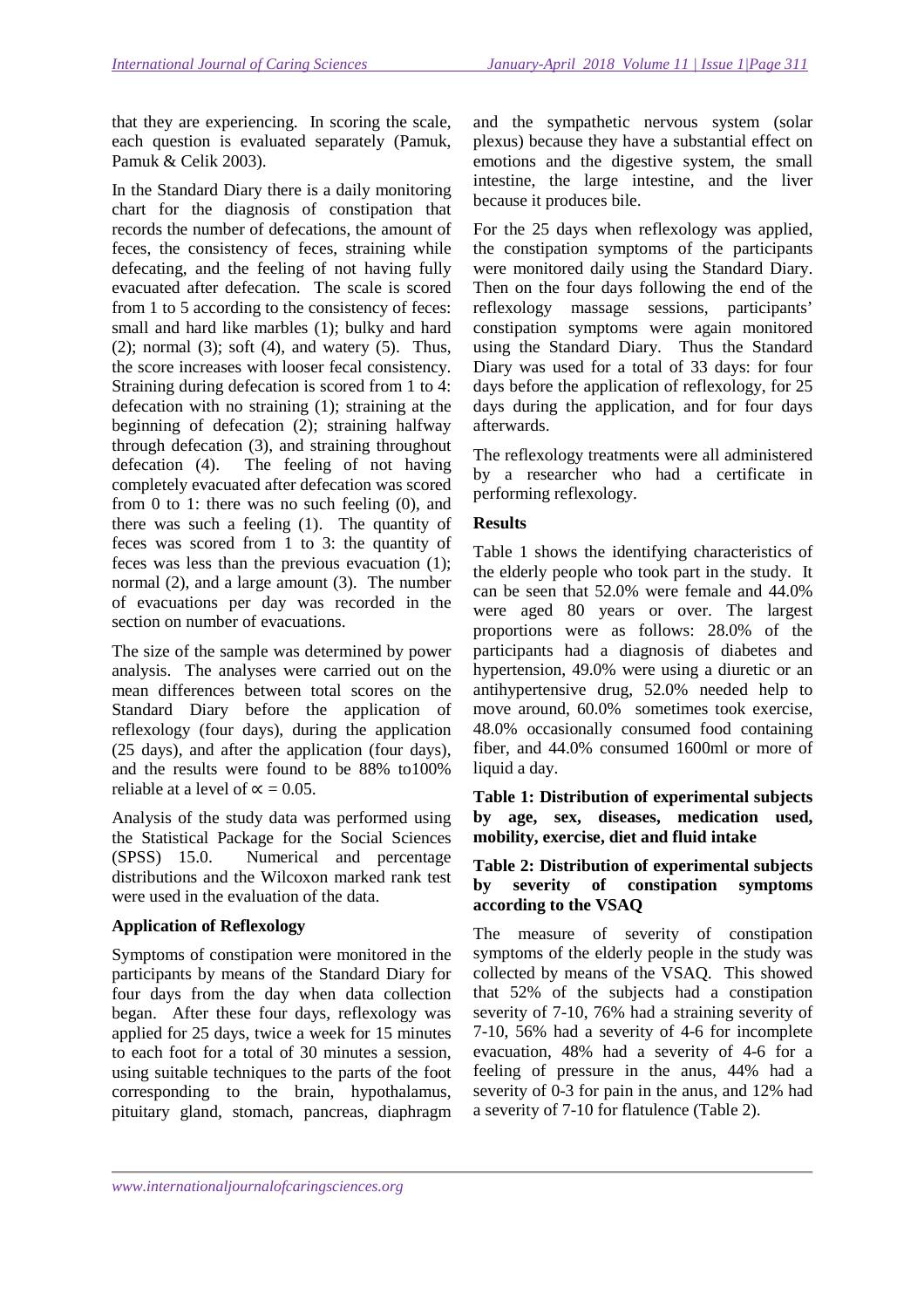| <b>Variables</b>                                                               | $\mathbf n$    | $\frac{0}{0}$ |
|--------------------------------------------------------------------------------|----------------|---------------|
| <b>Age Group (years)</b>                                                       |                |               |
| 65-70                                                                          | 5              | 20.0          |
| 71-80                                                                          | 9              | 36.0          |
| 80 or $\uparrow$                                                               | 11             | 44.0          |
| <b>Sex</b>                                                                     |                |               |
| Female                                                                         | 13             | 52.0          |
| Male                                                                           | 12             | 48.0          |
| <b>Diseases</b>                                                                |                |               |
| Hypertension                                                                   | 6              | 24.0          |
| $DM + hypertension$                                                            | 7              | 28.0          |
| No disease                                                                     | $\overline{4}$ | 16.0          |
| Other (Parkinson's disease, rheumatism, coronary<br>artery<br>disease, cancer) | 8              | 32.0          |
| <b>Medication Used*(n=41)</b>                                                  |                |               |
| Not taking medications                                                         | $\mathbf{1}$   | 2.5           |
| Diuretic + Antihypertensive                                                    | 20             | 49.0          |
| Antithrombotics                                                                | 8              | 19.5          |
| Antidiabetics                                                                  | $\tau$         | 17.0          |
| Antidepressant                                                                 | $\mathfrak{Z}$ | 7.0           |
| Fe preparations                                                                | $\overline{2}$ | 5.0           |
| <b>Mobility</b>                                                                |                |               |
| Independent mobility                                                           | 10             | 40.0          |
| Dependent mobility                                                             | 13             | 52.0          |
| Bedridden                                                                      | $\overline{2}$ | 8.0           |
| <b>Exercise</b>                                                                |                |               |
| Never                                                                          | 9              | 36.0          |
| Sometimes                                                                      | 15             | 60.0          |
| Always                                                                         | $\mathbf{1}$   | 4.0           |
| Frequency of consuming food containing fiber Sometimes                         |                |               |
| Frequently                                                                     | 12             | 48.0          |
| Always                                                                         | 10             | 40.0          |
|                                                                                | 3              | 12.0          |
| <b>Fluid intake</b>                                                            |                |               |
| 500-1000 ml                                                                    | 9              | 36.0          |
| 1000-1500 ml                                                                   | 5              | 20.0          |
| 1600 and $\uparrow$                                                            | 11             | 44.0          |
| <b>Total</b>                                                                   | 25             | 100.0         |

**Table 1: Distribution of experimental subjects by age, sex, diseases, medication used, mobility, exercise, diet and fluid intake** 

**\*The number of elderly increased because of multidrugs.**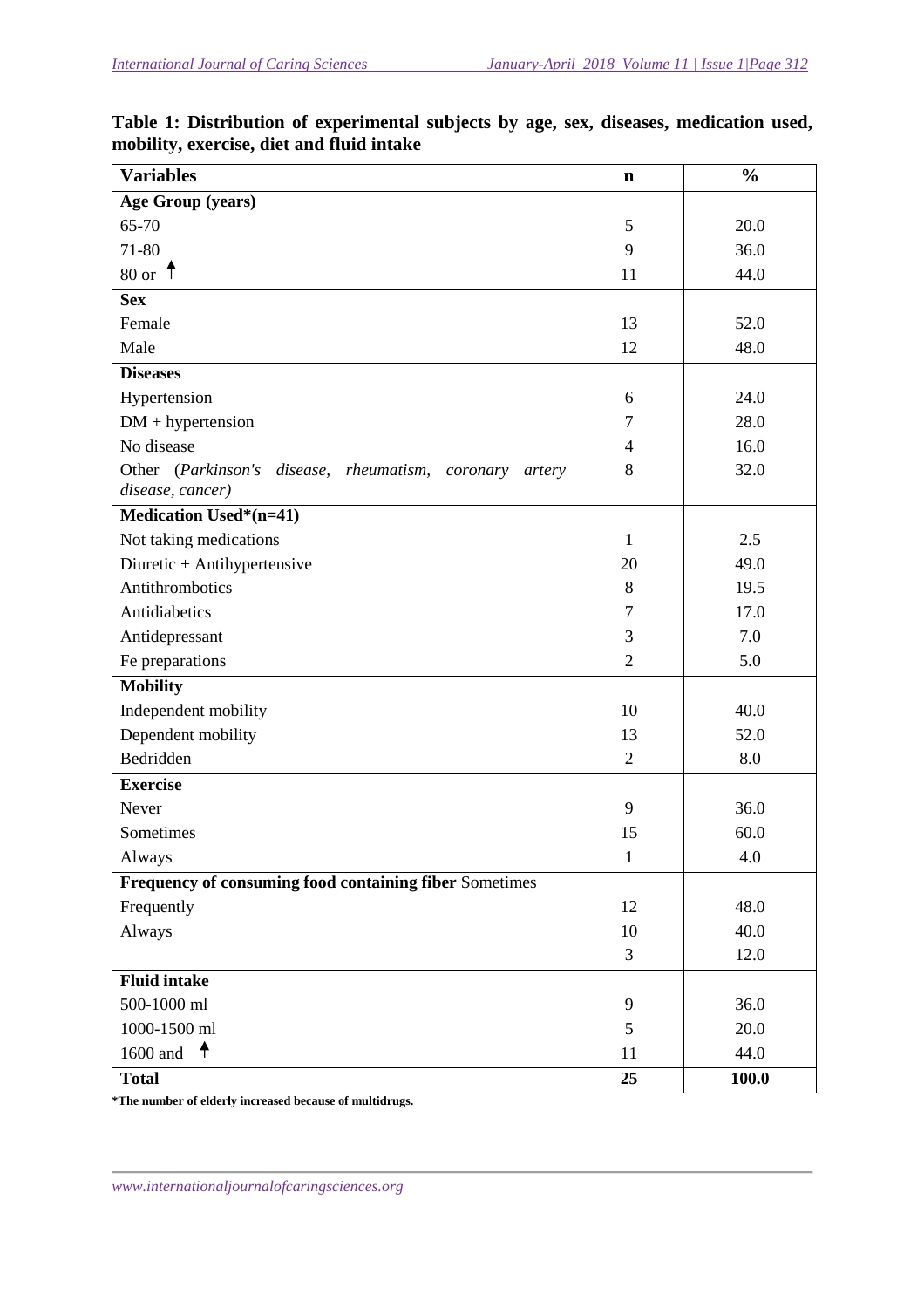**Table 2: Distribution of experimental subjects by severity of constipation symptoms according to the VSAQ** 

| <b>Constipation Symptoms</b>        | <b>Scores</b>                  | $\mathbf n$    | $\frac{0}{0}$ |
|-------------------------------------|--------------------------------|----------------|---------------|
| <b>Constipation severity</b>        | $0-3$                          | $\mathbf{1}$   | 4.0           |
|                                     | $4-6$                          | 11             | 44.0          |
|                                     | $7 - 10$                       | 13             | 52.0          |
| <b>Straining severity</b>           | $4 - 6$                        | 6              | 24.0          |
|                                     | $7 - 10$                       | 19             | 76.0          |
| Incomplete evacuation severity      | $\overline{\mathbf{0}\cdot 3}$ | $\overline{1}$ | 4.0           |
|                                     | $4 - 6$                        | 14             | 56.0          |
|                                     | $7 - 10$                       | 10             | 40.0          |
| Feeling of pressure severity in the | $0-3$                          | $\mathbf{1}$   | 4.0           |
| anus                                | $4 - 6$                        | 12             | 48.0          |
|                                     | $7 - 10$                       | 12             | 48.0          |
| Pain severity in the anus           | $\overline{\mathbf{0}\cdot 3}$ | 11             | 44.0          |
|                                     | $4 - 6$                        | $\mathfrak{S}$ | 20.0          |
|                                     | $7-10$                         | 9              | 36.0          |
| <b>Flatulence severity</b>          | $0-3$                          | 11             | 44.0          |
|                                     | $4 - 6$                        | 11             | 44.0          |
|                                     | $7 - 10$                       | 3              | 12.0          |
| <b>Total</b>                        |                                | 25             | 100.0         |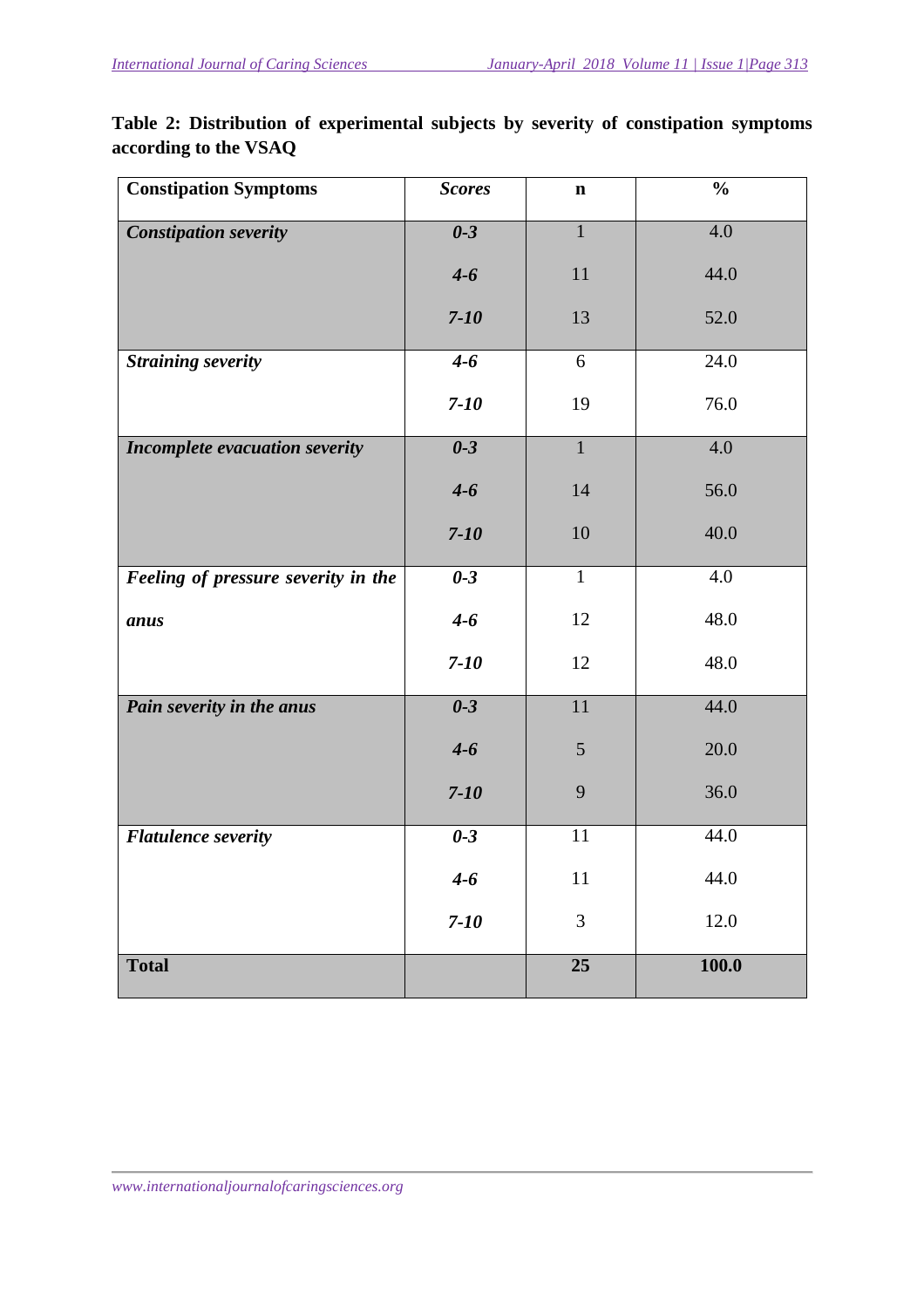**Table 3: Mean scores in the Standard Diary on the days before, during and after reflexology** 

| <b>Standard Diary</b><br><b>Constipation Symptoms</b> | The days<br>before<br>reflexology<br>application | The days of<br>reflexology<br>application | The days<br>after<br>reflexology<br>application | $\mathbf{p}$                         |
|-------------------------------------------------------|--------------------------------------------------|-------------------------------------------|-------------------------------------------------|--------------------------------------|
|                                                       | $\overline{X}$ ±Ss                               | $\overline{X} \pm Ss$                     | $\overline{X}$ ±Ss                              |                                      |
| The number of defecations                             | $0.33 \pm 0.13$                                  | $0.53 \pm 0.12$                           | $0.58 \pm 0.24$                                 | $0.000*$<br>$0.135**$<br>$0.001***$  |
| The amount of feces mean<br>score                     | $1.42 \pm 0.53$                                  | $1.69 \pm 0.20$                           | $1.80 \pm 0.42$                                 | $0.026*$<br>$0.033**$<br>$0.012***$  |
| The consistency of feces mean<br>score                | $1.48 \pm 0.63$                                  | $2.53 \pm 0.33$                           | $2.93 \pm 0.72$                                 | $0.000*$<br>$0.001**$<br>$0.000***$  |
| <b>Straining</b><br>while<br>defecating<br>mean score | $3.50 \pm 0.90$                                  | $2.34 \pm 0.40$                           | $1.50 \pm 0.61$                                 | $0.000*$<br>$0.000**$<br>$0.000***$  |
| Incomplete evacuation mean<br>score                   | $0.70 \pm 0.45$                                  | $0.31 \pm 0.15$                           | $0.02 \pm 0.10$                                 | $0.001*$<br>$0.000**$<br>$0.000$ *** |

\* Comparison between the days before reflexology and the days of reflexology application, p value (Wilcoxon marked rank test)

\*\* Comparison between the days of reflexology application and the days after application, p value (Wilcoxon marked rank test)

\*\*\* Comparison between the days before reflexology and the days after application, p value (Wilcoxon marked rank test)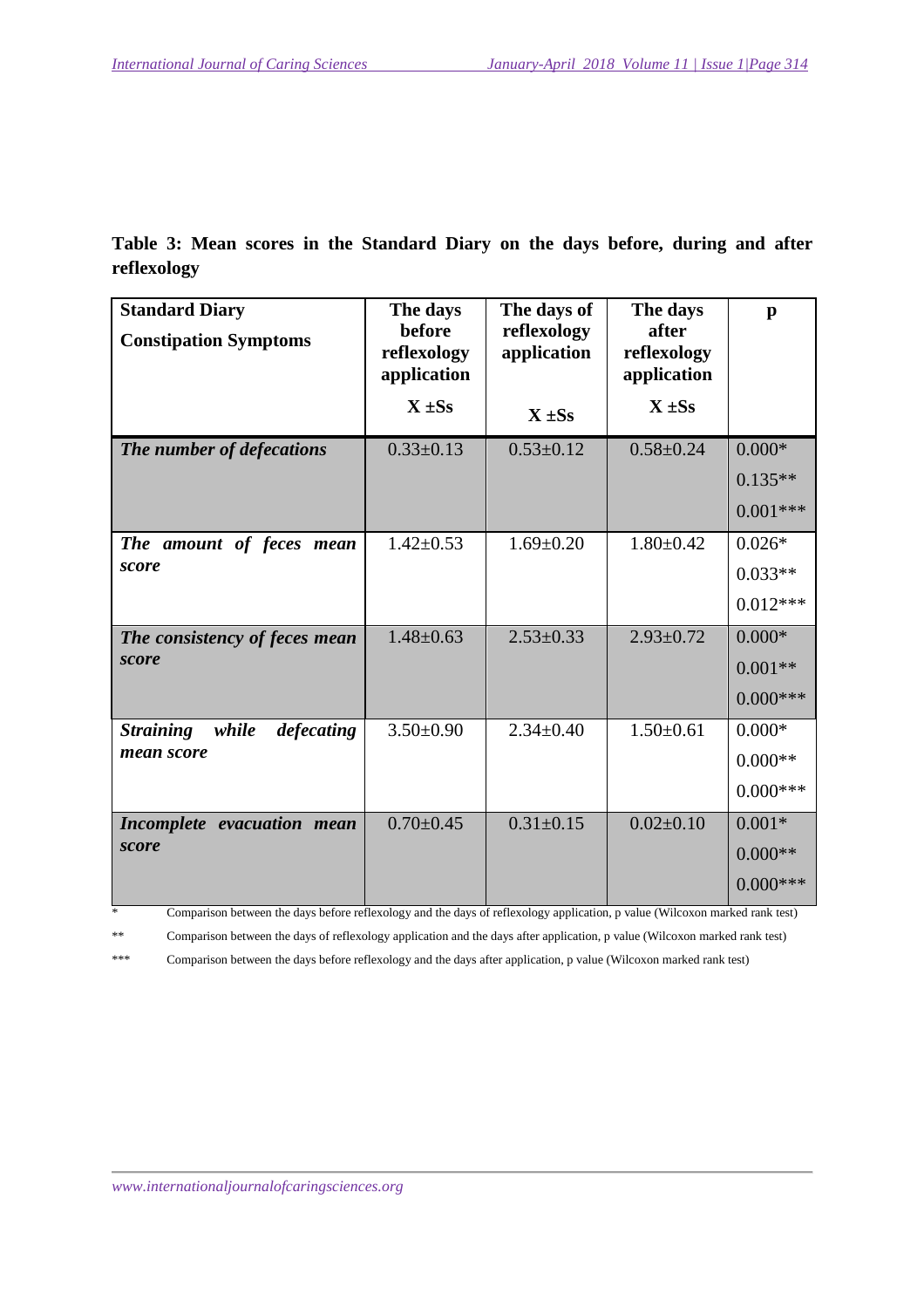

**Figure 1: Mean scores for constipation symptoms in the Standard Diary on the days before, during and after reflexology** 

# **Table 3: Mean scores in the Standard Diary on the days before, during and after reflexology**

In order to evaluate the effectiveness of the application of reflexology on the elderly people in the study, their mean scores for constipation symptoms before, during and after the application were compared. The mean scores for number of evacuations were  $0.33\pm0.13$ ,  $0.53\pm0.12$  and  $0.58\pm0.24$  before, during and after the application, respectively. There was a statistically significant difference between preapplication and application days  $(p<0.001)$  and application and post-application days  $(p<0.05)$ , but the difference in number of evacuations between application and post-application days was found not to be statistically significant (p>0.05). The mean scores for the other constipation symptoms before, during and after the application of reflexology were, respectively, 1.42±0.53, 1.69±0.20 and 1.80±0.42 for amount of feces, 1.48±0.63, 2.53±0.33and 2.93±0.72 for consistency of feces,  $3.50\pm0.90$ ,  $2.34\pm0.40$  and

1.50±0.61 for straining while defecating, and 0.70 $\pm$ 0.45, 0.31 $\pm$ 0.15 and 0.02 $\pm$ 0.10 for incomplete evacuation after defecation. Analysis showed that the differences in mean scores for pre-application and application, application and post-application, and pre-application and postapplication for amount of feces, consistency of feces, straining while defecating and incomplete evacuation after defecation were statistically significant ( $p<0.05$ , Table 3).

## **Figure 1: Mean scores for constipation symptoms in the Standard Diary on the days before, during and after reflexology**

## **Discussion**

Constipation is not a life-threatening condition, but because of the social, economic, hygienic and emotional stress which it creates and the high reported rates in this country, it is seen as a significant health problem that affects the quality of life (Dedeli et al. 2007). Nonpharmacological treatments for constipation include bowel management, a diet rich in fiber,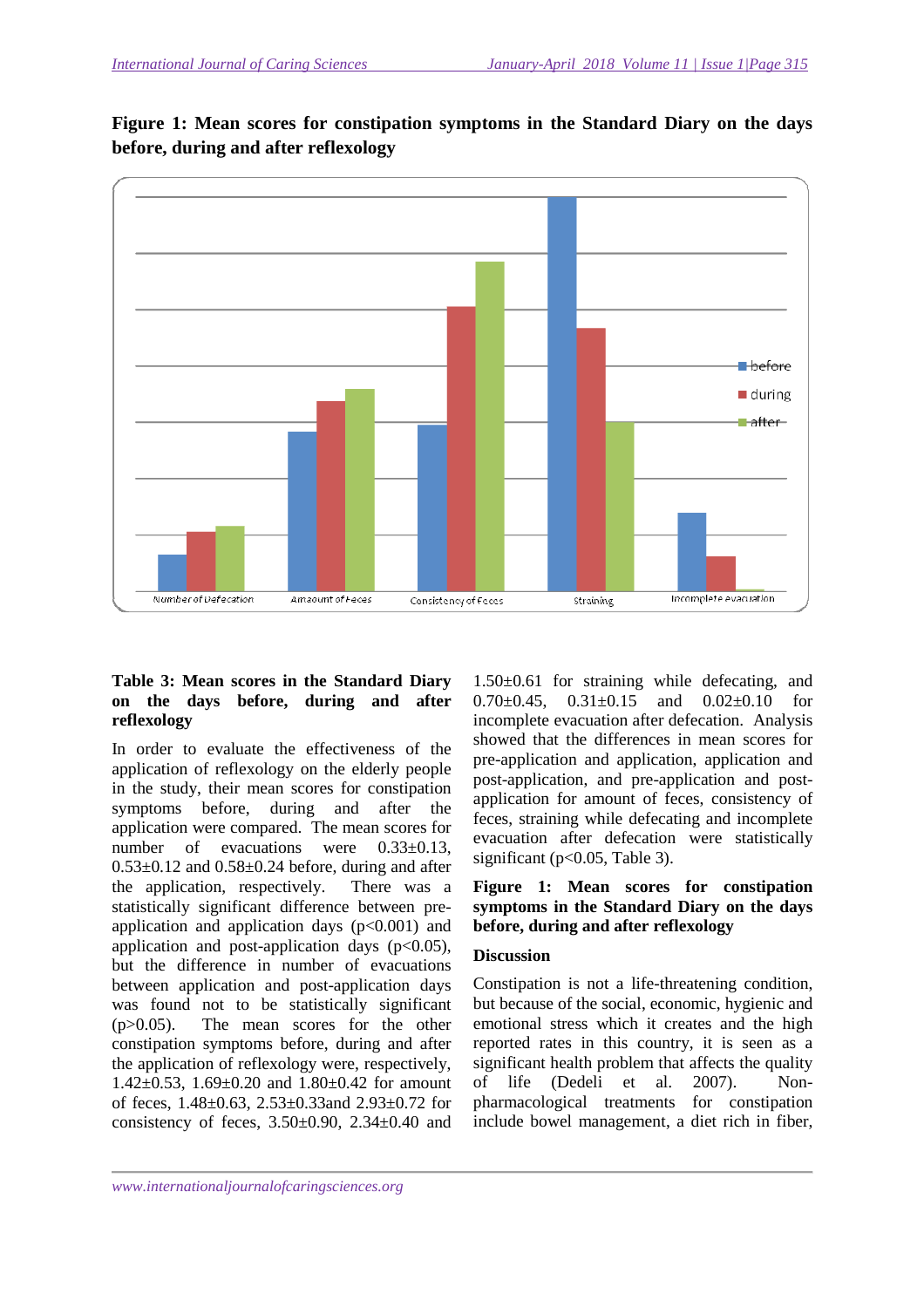sufficient liquid intake and regular exercise (Howard, West & Ossip-Klein, 2000; Kurniawan & Simadibrata, 2011). When the participants in this study were investigated for factors such as diet, liquid intake, exercise, and activity levels which might be related to their constipation, it was found that 40% could move around independently, 4% (one individual) exercised regularly, 52.0% said that they frequently or always ate food containing fiber, and 44.0% reported consuming 1600ml or more of liquid a day (Table 1). Generally, it can be said that these results prepare the ground for constipation. Yont et al. found that the risk factors and identifying characteristics of constipation were present in 97.5% of the elderly people residing in a nursing home, and that 53.4% of them did not have enough activity, 62.9% took insufficient liquids, and 46.6% consumed too little fiber. The sample in the present study consisted of people who had already been diagnosed with constipation, so we propose that the results obtained support the link between constipation and diet, liquid intake, exercise and activity levels.

The participants in the study were asked to rate the severity of constipation complaints on the RB-VSAQ, and the results with the highest rates were as follows: 52% reported that the severity of consistency and 76% that the severity of straining was unbearable, 56% that the severity of incomplete evacuation was medium, and 48% that that the feeling of pressure on the anus was at a medium level, while only 44% reported that the severity of anus pain and flatulence was bearable (Table 2). It may be suggested that the fact that one or more of the complaints of constipation are at an unbearable level is the best indicator that constipation is a health problem that adversely affects the quality of life.

When we examine the various methods which can be used in the treatment of constipation, which is seen at such high levels in elderly people, one new method which stands out as a complementary or alternative treatment that has been widely used in medicine recently is reflexology (Woodward, Norton & Barriball, 2010). The present study concluded that the application of reflexology increased the mean scores for the number of evacuations, the amount of feces and consistency of feces, and reduced

the mean scores for straining while defecating and incomplete evacuation after defecating. The increase in the mean scores for number of evacuations, amount of feces and fecal consistency and the reduction in the mean scores for straining while defecating and incomplete evacuation after defecating are desirable results and indicate the resolution of constipation. It can be concluded from these results that a positive change was achieved in constipation symptoms. It has been reported in the literature that reflexology has an effect on the digestive system and bowel function (Woodward, Norton & Gordon, 2009; Tabur & Basaran, 2009). It is suggested that the effect of reflexology in reducing the complaints of constipation in this study is an expected result, given the information in the literature. In a literature search for studies on this topic, no study was found on the effect of reflexology on a similar sample. There were, however, studies of different groups. Guiling performed foot reflexology on a man aged 70 and two women aged 62 and 67 who complained of constipation, and reported that reflexology was beneficial in the treatment and prevention of constipation (Guiling, 2004). In another pilot study by Woodward et al., the effect of reflexology on constipation was studied in women, and it was reported that it had positive effects (Woodward, Norton & Barriball, 2010). The findings of the present study are similar to those of Guiling and Woodward et al. Thus, it may be said that reflexology is an approach that can be used in relieving constipation.

# **Conclusion**

In conclusion, we established that the application of reflexology increased the number of evacuations and the amount of feces, and reduced fecal hardness, straining while defecating and the feeling of not having completely evacuated after defecation. It has been reported that the long-term use of laxatives can have serious side-effects such as liquid electrolyte imbalance, cramping, bloating, dehydration, anal irritation, fecal incontinence and defecation syncope (Howard, West & Ossip-Klein 2000). Taking all these risks into consideration, it is considered that reflexology, which is a non-invasive technique and which has no side-effects, is an application which can be effective in relieving constipation and improving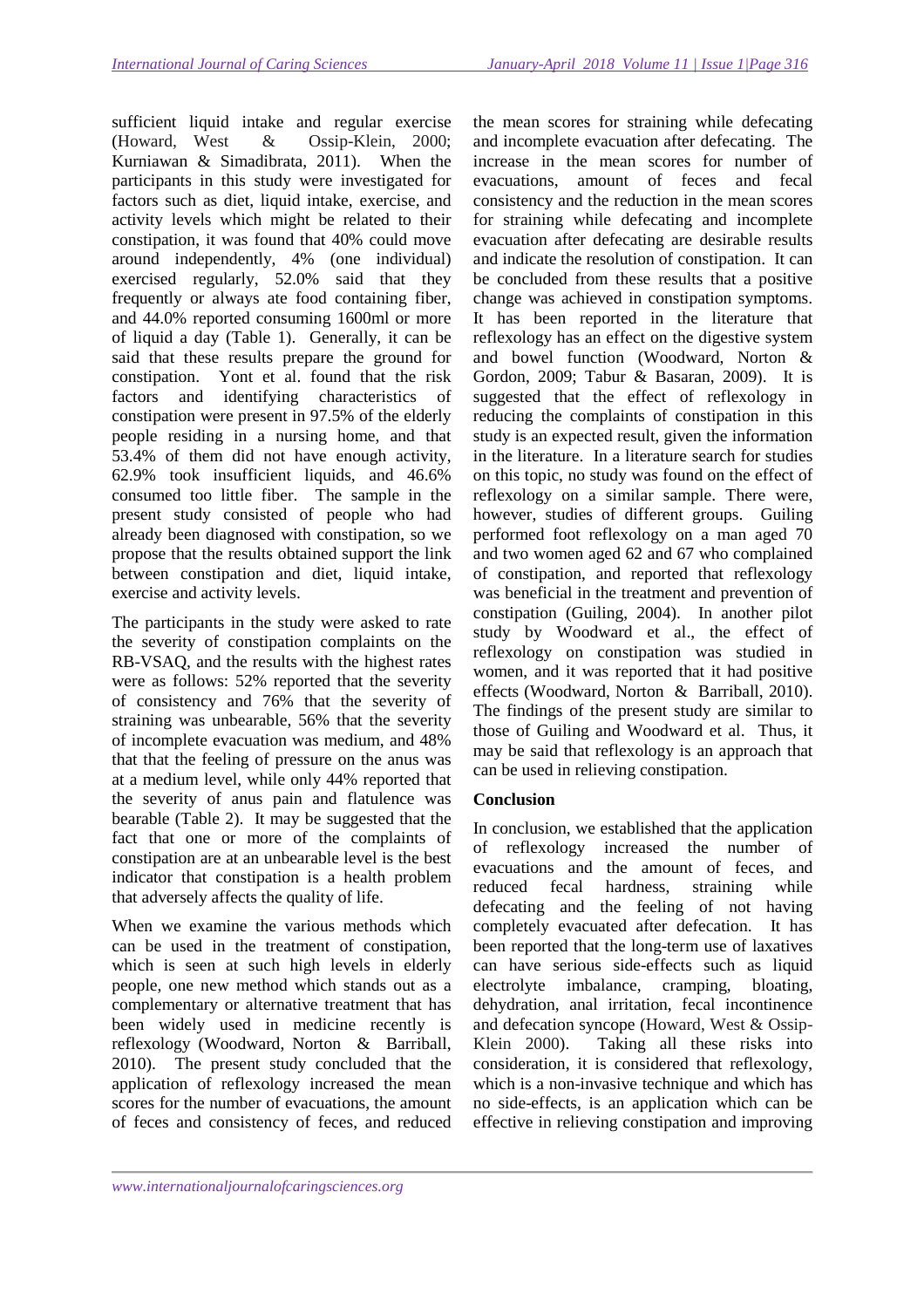quality of life. For this reason, it would be beneficial to broaden the use of reflexology.

However, this study had a number of limitations. Firstly, it was carried out on only 25 individuals in two nursing homes, and so cannot be said to represent the whole population of elderly people. Other limitations are that the data on defecation was gathered from the subjects' own statements and observational evaluations were not performed, and there have been no other studies in this country examining changes in constipation brought about by reflexology. There is a need for studies with a broader sampling base.

#### **Acknowledgement**

I wish to thank and show my appreciation for the personnel and residents of the nursing home who helped in and supported our study.

## **References**

- Annells M. & Koch T. (2002). Older people seeking solution to constipation: The laxative mire. Journal of Clinical Nursing, 11: 603-612.
- Arslan GG. & Eser I.(2011). An examination of the effect of castor oil packs on constipation in the elderly. Complementary Therapies in Clinical Practice, 17: 58-62.
- Bleser S., Brunton S., Carmichael B., Olden K., Rasch R. & Steege J. (2005). Management of chronic constipation. The Journal of Family Practice, August: 691-698.
- Cunha GH., Fechine FV., Santos LKX. et al. (2011). Efficacy of the tincture of jalapa in the treatment of functional constipation: a double-blind, randomized, placebo-controlled study. Contemporary Clinical Trials, 32: 153–159.
- Dedeli O., Turan I., Fadiloglu C. & Bor S. (2007). A validity and reliability of adaptation patient assessment of constipation quality of life scale. MN Internal Medical Sciences, 2(1-2): 36-43.
- Dennison C., Prasad M., Lloyd A., Bhattacharyya SK., Dhawan R. & Coyne K. (2005). The healthrelated quality of life and economic burden of constipation. Pharmacoeconomics, 23(5): 461- 476.
- Ernst E., Posadzki P. & Lee MS. (2011). Reflexology: An update of a systematic review of randomised clinical trials. Maturitas, 68: 116-120.
- Fleming V. & Wade EW. (2010). A review of laxative therapies for treatment of chronic constipation in older adults. The American Journal of Geriatric Pharmacotherapy, 8(6): 514- 550.
- Frank L., Flynn J. & Rothman M. (2001). Use of a self-report constipation questionnaire with older adults in long-term care. The Gerontologist, 41(6):778-786.
- Guiling S. (2004). Treatment and prevention of constipation by reflexotherapy. China Symposium Reflexology Report; 55-58. [Internet] Retrieved from: http://www.reflexologyresearch.net/Reflexology ConstipationResearch3.shtml. Accessed: 8.05.2013.
- Howard LV., West D. & Ossip-Klein DJ. (2000). Chronic constipation management for institutionalized older adults. Geriatric Nursing, 21(2): 78-84.
- Hsieh C. (2005). Treatment of constipation in older adults. American Family Physician, 72(11): 2277- 2284.
- Koch T. & Hudson S.(2000). "Older people and laxative use: literature review and pilot study report". Journal of Clinical Nursing, 9: 516-525.
- Kurniawan I. & Simadibrata M. (2011). Management of chronic constipation in the elderly. Acta Medica Indones-Indones Journal Internal Medicine, 43(3): 195-205.
- Pamuk ON., Pamuk GE. & Celik AF. (2003). Revalidation of description of constipation in terms of recall bias and visual scale analog questionnaire. Journal of Gastroenterology and Hepatology,18: 1417–1422.
- Quinn F., Hughes CM. & Baxter GD.(2008). Reflexology in the management of low back pain: a pilot randomised controlled trial. Complement Ther Med, 16(1): 3-8.
- Sharp DM., Walker MB., Chaturvedi A. et al.(2010). A Randomised, controlled trial of the psychological effects of reflexology in early breast cancer. European Journal of Cancer, 46: 312-322.
- Soutar G. (2010). Reflexology for Hands and Feet, In: Evyapan T (Eds). (2nd ed.), (pp.6-15). Arkadas Publisher, Ankara, Turkey.
- Tabur H. & Basaran EBZ. (2009). Introduction to Reflexology, (2nd ed.), (pp.16-20). Ezgi Matbaacilik, Istanbul, Turkey.
- Turan N., Kaya N., Kaya H. Ozturk A., Eskimez Z. & Yalcin N. (2011). Constipation problems of nursing students with respect to certain variables. I.U.F.N. Nursing Journal, 19 (3): 168-178.
- Uysal N., Khorshid L. & Eser I. (2010). The identification of constipation problem in healthy young individuals. TAF Preventive Medicine Bulletin, 9(2):127-132.
- Woodward S., Norton C. & Barriball KL. (2010). A pilot study of the effectiveness of reflexology in treating idiopathic constipation in women.